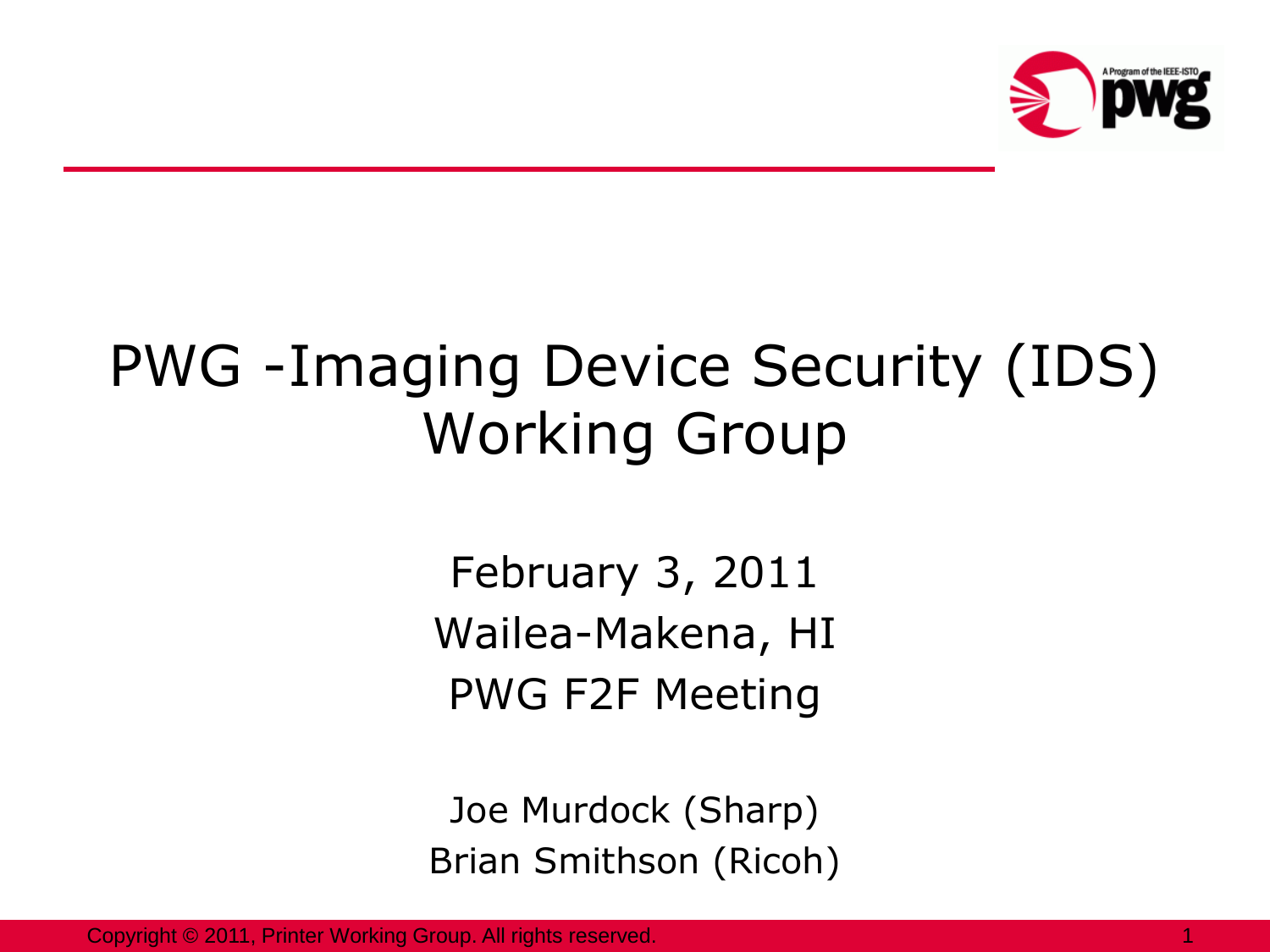# Agenda



- 11:15 11:20 Administrative Tasks
- 11:20 11:30 Review action items
- 11:30 12:00 MPSA Survey and Article
- 12:00 13:00 Lunch
- 13:00 13:15 Document Status
- 13:15 13:45 System Logging
- 13:45 14:30 Common Criteria Evaluation
- 14:30 15:00 Identification, Authentication and Authorization
- $15:00 15:15$  Break
- 15:15 15:45 IDS Security Ticket
- 15:45 16:00 Wrap up and adjournment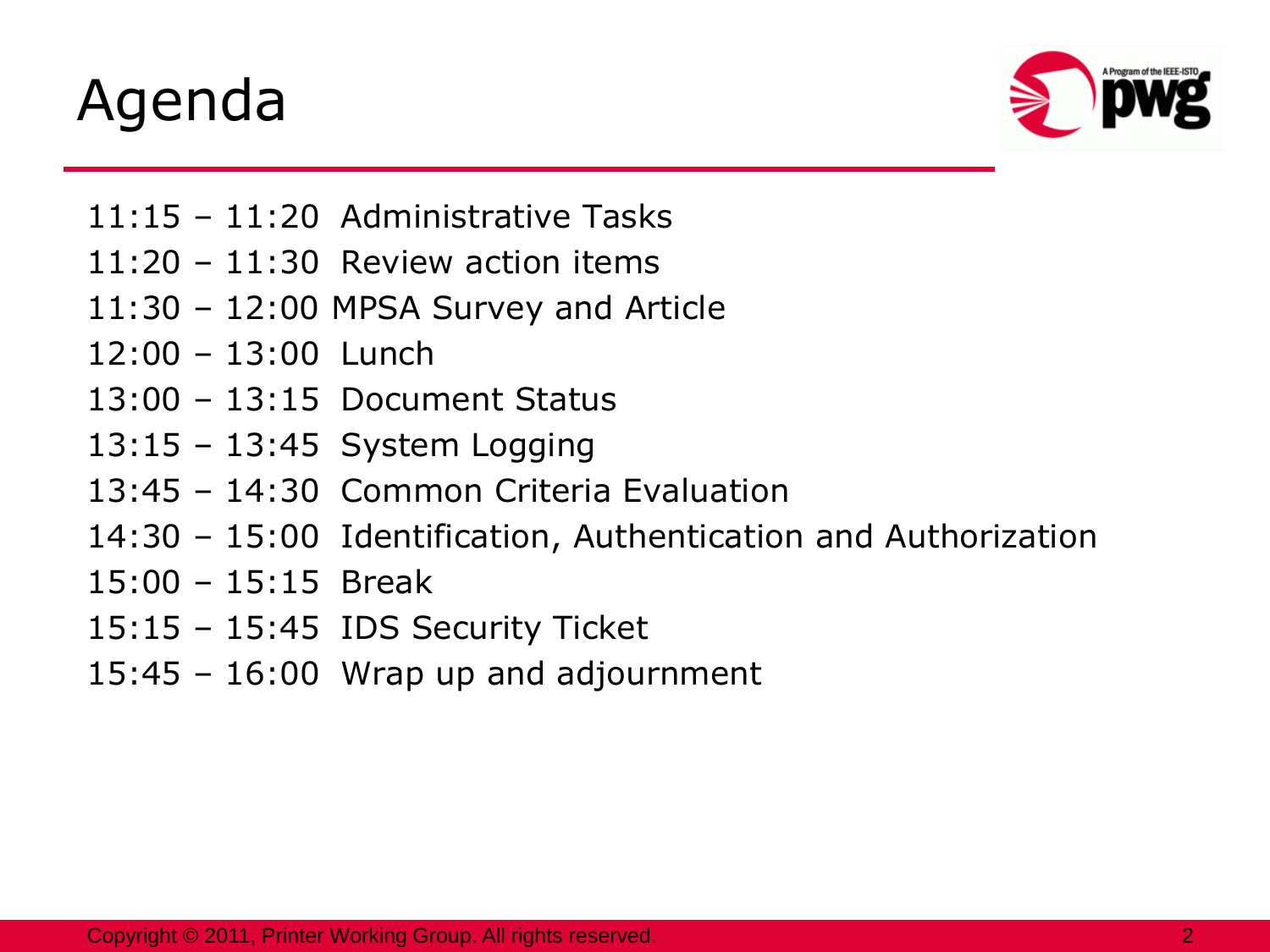# Administrative Tasks



- Select minute-taker
- Introductions
- IP policy statement: *"This meeting is conducted under the rules of the PWG IP policy" If you don't agree, Surfs up or snorkels down!*
- Approve Minutes from January 27 conference Call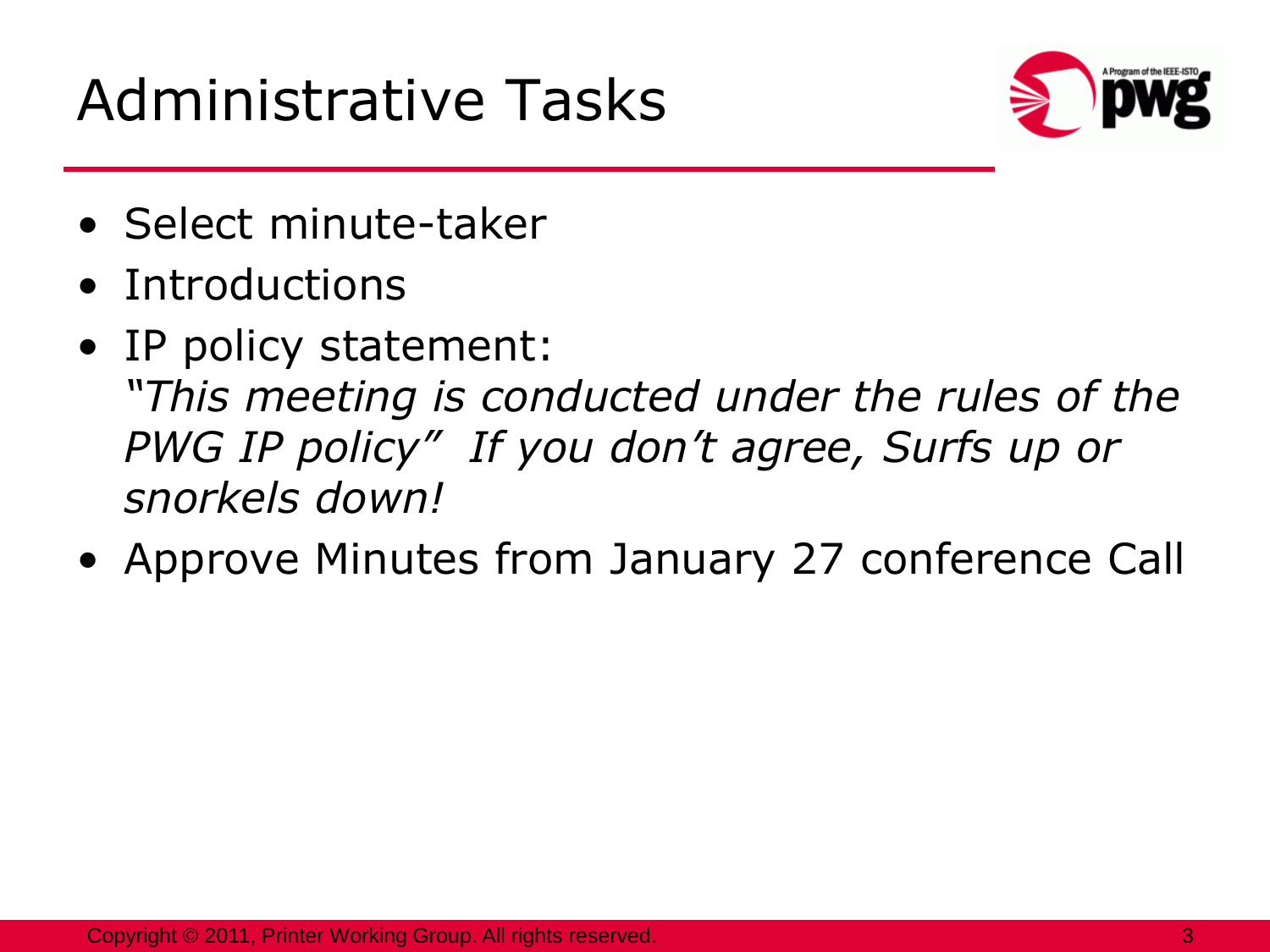# IDS WG Officers



- IDS WG Chairs
	- Joe Murdock (Sharp)
	- Brian Smithson (Ricoh)
- IDS WG Secretary:
	- Brian Smithson (Ricoh)
- IDS WG Document Editors:
	- HCD-ATR: Jerry Thrasher (Lexmark)
	- HCD-NAP: Joe Murdock (Sharp), Brian Smithson (Ricoh)
	- HCD-TNC: Ira McDonald (Samsung), Jerry Thrasher (Lexmark), Brian Smithson (Ricoh)
	- HCD-Remediation: Joe Murdock (Sharp)
	- HCD-NAP-SCCM: Joe Murdock (Sharp)
	- HCD-Log: Mike Sweet (Apple)
	- IDS-IAA: Joe Murdock (Sharp)
	- IDS-CR: Ira McDonald, Joe Murdock, Ron Nevo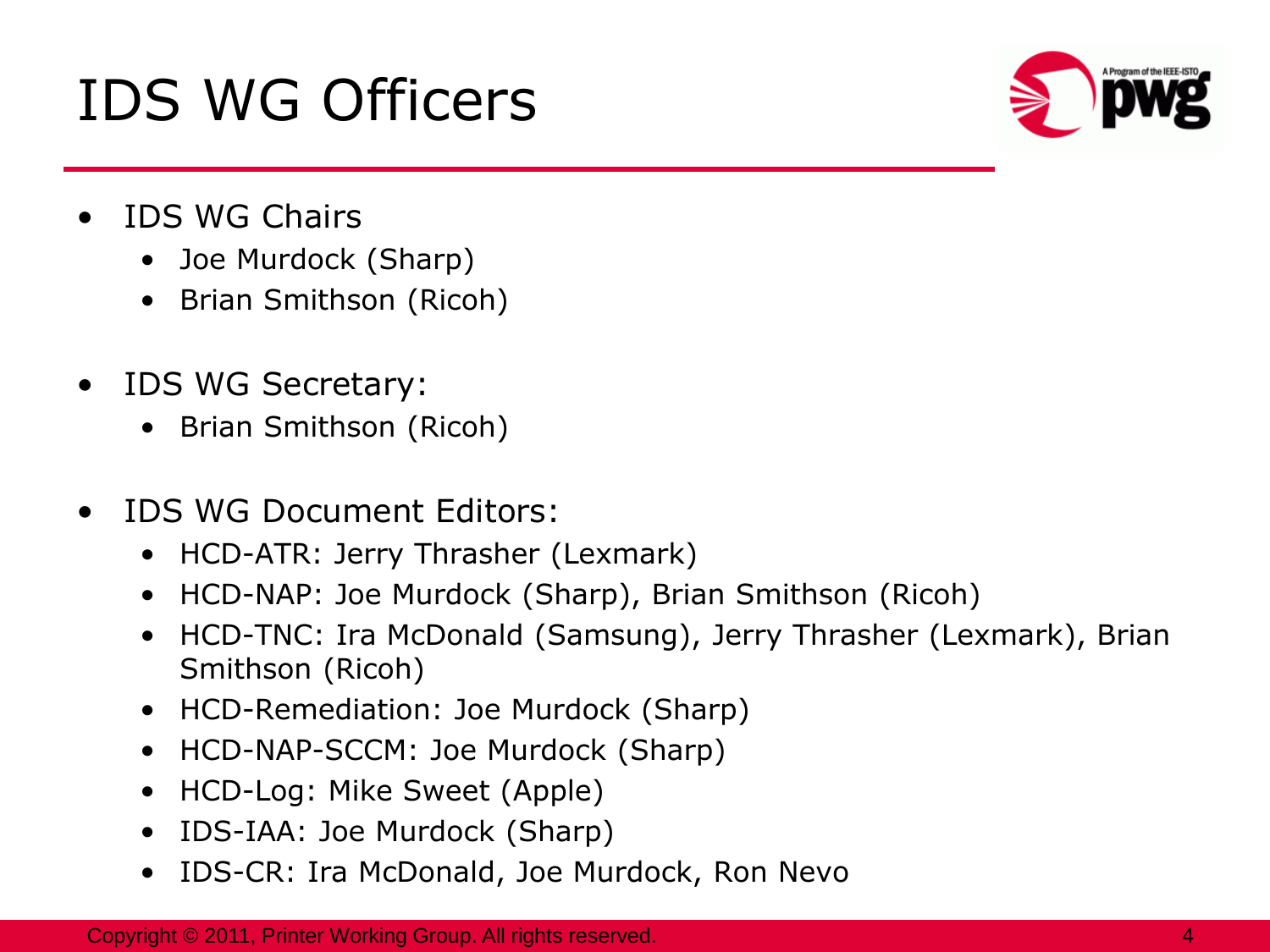# Action Items



|               | <b>Entry</b> |                                                               |                    |                                                                                                                 |    |                                                                                                                                                                                                                                                                                                                |
|---------------|--------------|---------------------------------------------------------------|--------------------|-----------------------------------------------------------------------------------------------------------------|----|----------------------------------------------------------------------------------------------------------------------------------------------------------------------------------------------------------------------------------------------------------------------------------------------------------------|
| Action Item # | date         | <b>Assignee</b>                                               | <b>Type</b>        | <b>Action</b>                                                                                                   |    | <b>Status Disposition</b>                                                                                                                                                                                                                                                                                      |
| 33            | 12/10/2009   | Randy Turner                                                  | <b>SHV</b>         | Randy Turner will contact Symantec (when appropriate) to encourage<br>ldiscussion with the PWG about a SHV.     |    | Ron Nevo will take this task.                                                                                                                                                                                                                                                                                  |
| 34            | 12/10/2009   | <b>Randy Turner</b>                                           | Remediation        | Randy Turner will investigate Symantec's products and their<br>method(s) to "remediate noncompliant endpoints." |    | Symantec wants an NDA, but PWG cannot do an<br>NDA<br>Ron nevo will take over this task. Need to indicate<br>to Symantec that we really wdon; t need too much<br>proprietary information from them, but want to give<br>them our information. Can we get Symantec to<br>attend the April meeting in Cupertino? |
| 44            | 3/11/2010    | Jerry<br>Thrasher<br>Ira McDonald<br><b>Brian</b><br>Smithson | <b>NEA Binding</b> | TCG TNC Binding document                                                                                        |    | Make it a TCG document, not an IETF NEA<br>ldocument                                                                                                                                                                                                                                                           |
| 58            | 6/11/2010    | Joe Murdock<br>and Ira<br>McDonald                            | <b>SCCM</b>        | Create a first draft SCCM binding spec based on the NAP binding<br>spec                                         | н. | On hold due to priorities.                                                                                                                                                                                                                                                                                     |
| 66            | 10/20/2010   | <b>Brian</b><br>Smithson<br>Joe Murdock<br>Ira McDonald       | admin              | Create a project charter for creating IEEE 2600.1 Supporting<br><b>Documents</b>                                |    | With no requirements specification. Wait for NIAP<br>guidance in mid to late January.                                                                                                                                                                                                                          |
| 67            | 10/28/2010   | Joe Murdock<br>Ira McDonald                                   | auth               | Write HCD-Authentication-and-Authorization-Framework specification                                              | P  | direction is not "recommendations only", it is<br>"requirements and recommendations" (pointing to<br>existing standards) because there will be a<br>conformance section                                                                                                                                        |
| 69            | 12/2/2010    | Michael<br>Sweet                                              | log format         | Write HCD Logging specification                                                                                 | P  | New draft Feb 2011                                                                                                                                                                                                                                                                                             |
| 70            | 12/9/2010    | <b>Brian</b><br>Smithson                                      | admin              | Make arrangements for F2F meeting with NIAP/other schemes at<br>Ricoh SF during RSA week                        |    |                                                                                                                                                                                                                                                                                                                |
| 71            | 12/9/2010    | Joe Murdock                                                   | <b>ATR</b>         | propose by email a multivalued attribute for log location (a URI) to be<br>added to HCD-ATR                     |    |                                                                                                                                                                                                                                                                                                                |
| 73            | 12/9/2010    | Joe Murdock<br>Ira McDonald<br>Ron Nevo                       | regts spec         | start an IDS common requirements spec to include out-of-scope and<br>terminology sections                       |    | Base on new PWG template                                                                                                                                                                                                                                                                                       |
| 75            | 1/13/2011    | Joe Murdock<br>Ira McDonald<br><b>Bill Wagner</b>             | <b>MPSA</b>        | <b>MPSA Security article</b>                                                                                    | P  | Also a WIMS action item                                                                                                                                                                                                                                                                                        |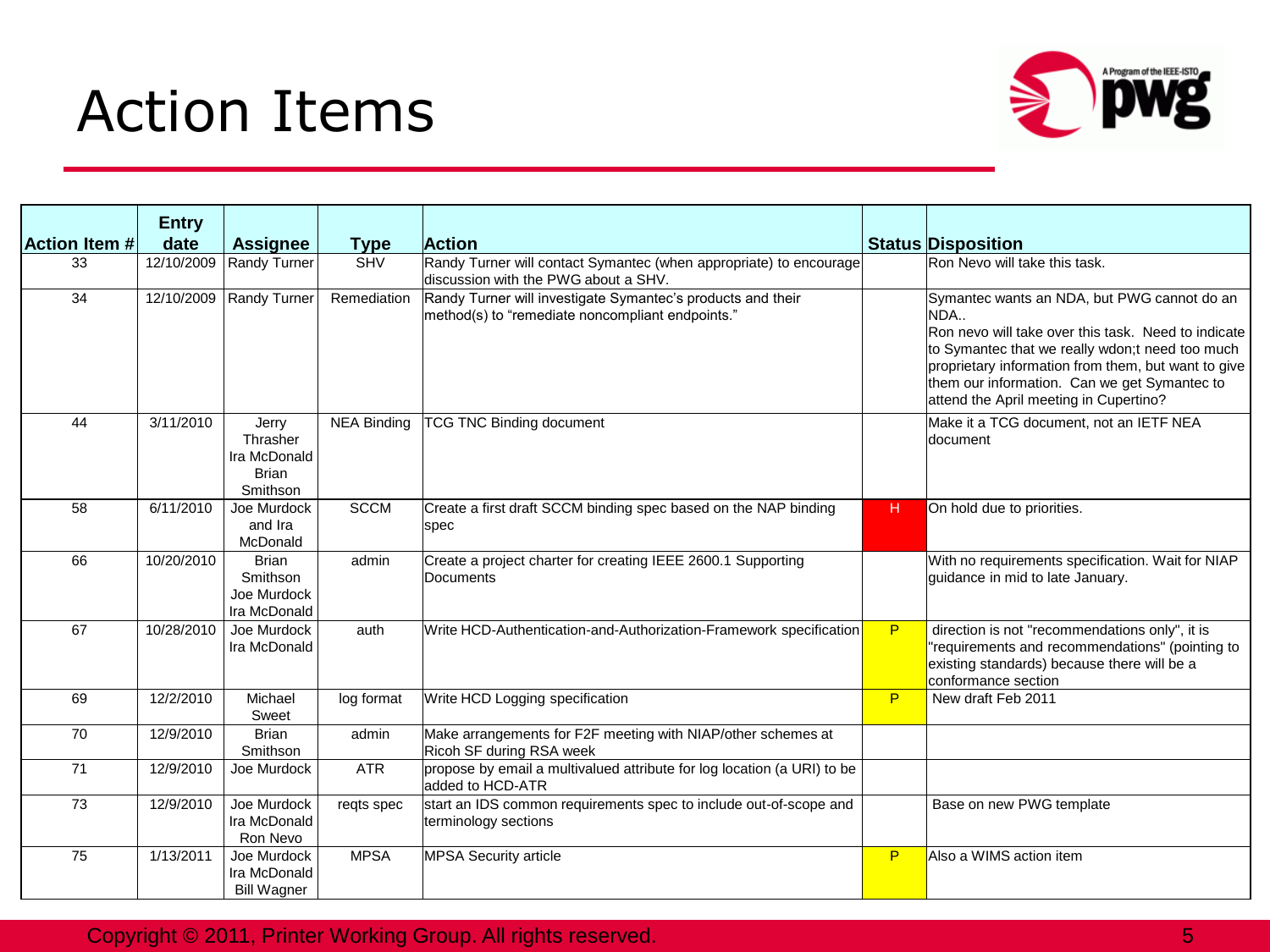# MPSA Articles and Survey



- Continued from WIMS
- Will we have new result data?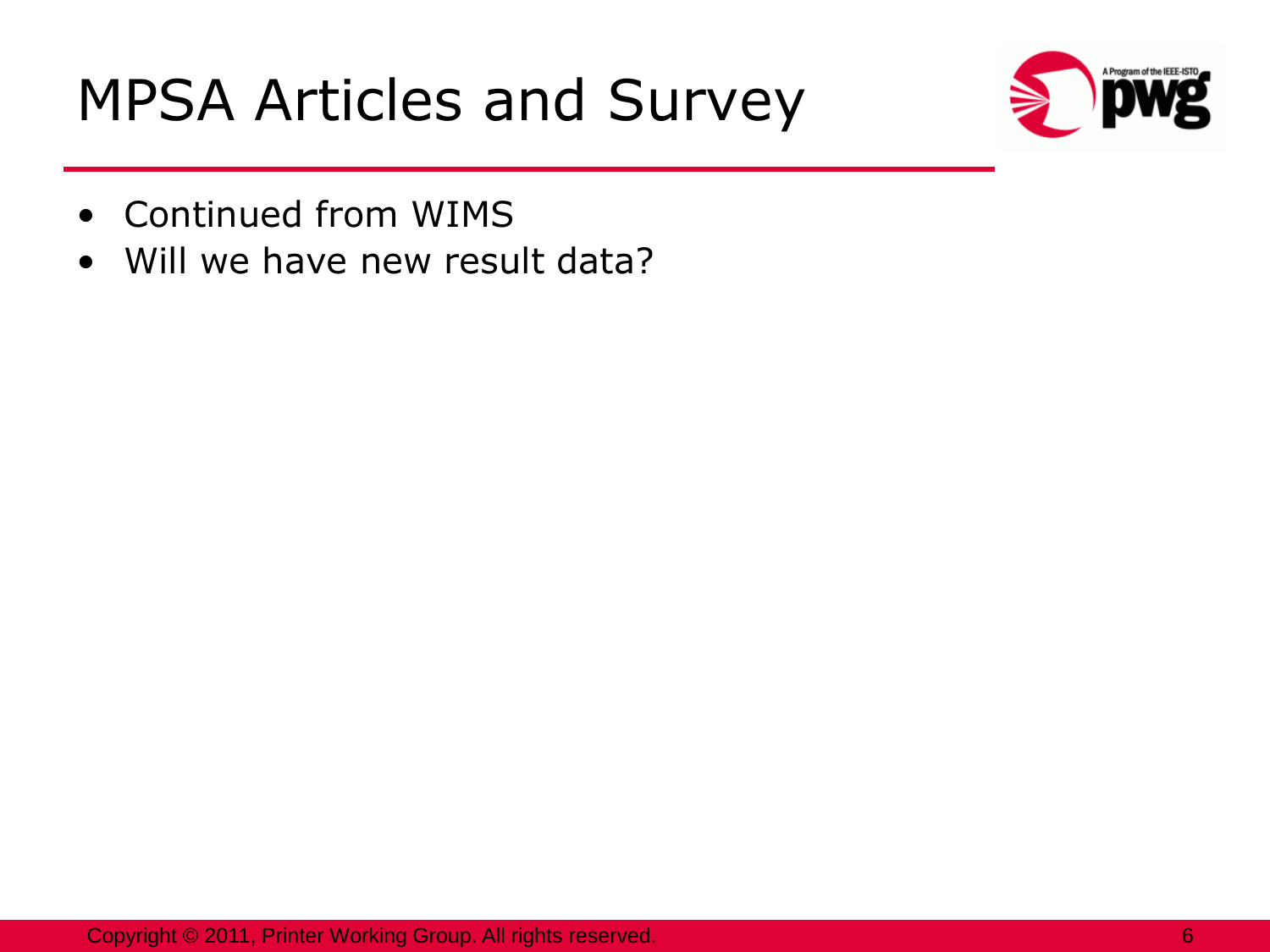### Document Status



• HCD-Assessment-Attributes

<ftp://ftp.pwg.org/pub/pwg/ids/wd/wd-idsattributes10-20110127.pdf>

- Stable (needs a binding prototype)
- Latest version fixed a simple typo
- HCD-NAP Binding

<ftp://ftp.pwg.org/pub/pwg/ids/wd/wd-ids-napsoh10-20100930.pdf>

- Stable
- HCD-TNC Binding
	- Initial Draft still under development
- HCD-NAC Business Case White Paper

[ftp://ftp.pwg.org/pub/pwg/ids/white/tb-ids-hcd-nac-business-case-](ftp://ftp.pwg.org/pub/pwg/ids/white/tb-ids-hcd-nac-business-case-20100422.pdf)[20100422.pdf](ftp://ftp.pwg.org/pub/pwg/ids/white/tb-ids-hcd-nac-business-case-20100422.pdf)

• Final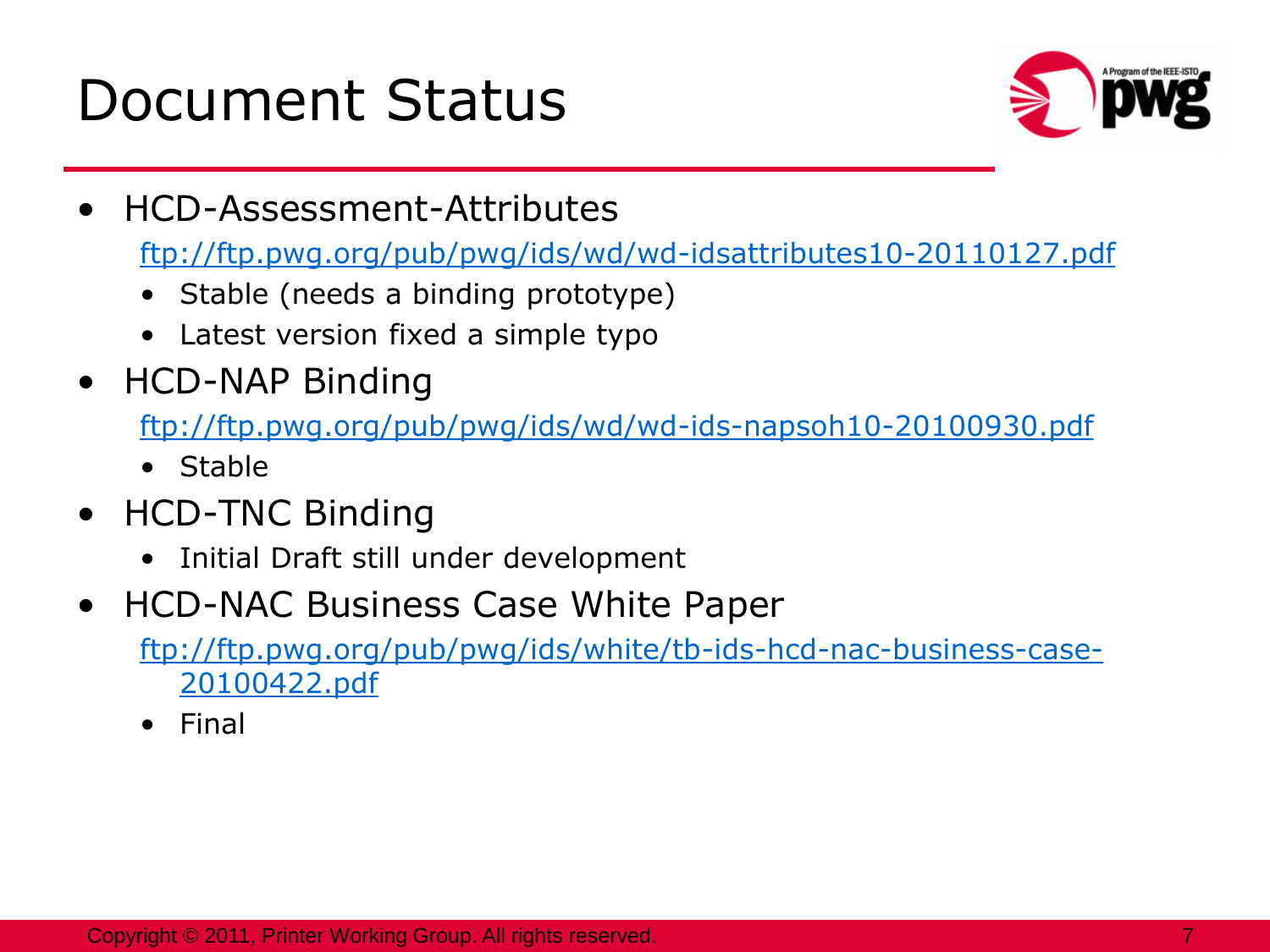### Document Status



• HCD-Remediation

<ftp://ftp.pwg.org/pub/pwg/ids/wd/wd-ids-remediation10-20100930.pdf>

- Initial Draft
- HCD-NAP-SCCM Binding
	- Specification on hold
- HCD-CLF

<ftp://ftp.pwg.org/pub/pwg/ids/wd/wd-ids-log10-20110126.pdf>

- Draft
- IDS-Identification-Authentication-Authorization

Mind Map:

<ftp://ftp.pwg.org/pub/pwg/ids/white/ids-iaa-framework-20110202.xmind> Specification:

[ftp://ftp.pwg.org/pub/pwg/ids/wd/wd-ids-iaa10-20101202.pdf](ftp://ftp.pwg.org/pub/pwg/ids/wd/wd-ids-iaa10-2010-1202.pdf) <ftp://ftp.pwg.org/pub/pwg/ids/wd/wd-ids-iaa10-20101202.docx>

• IDS-CR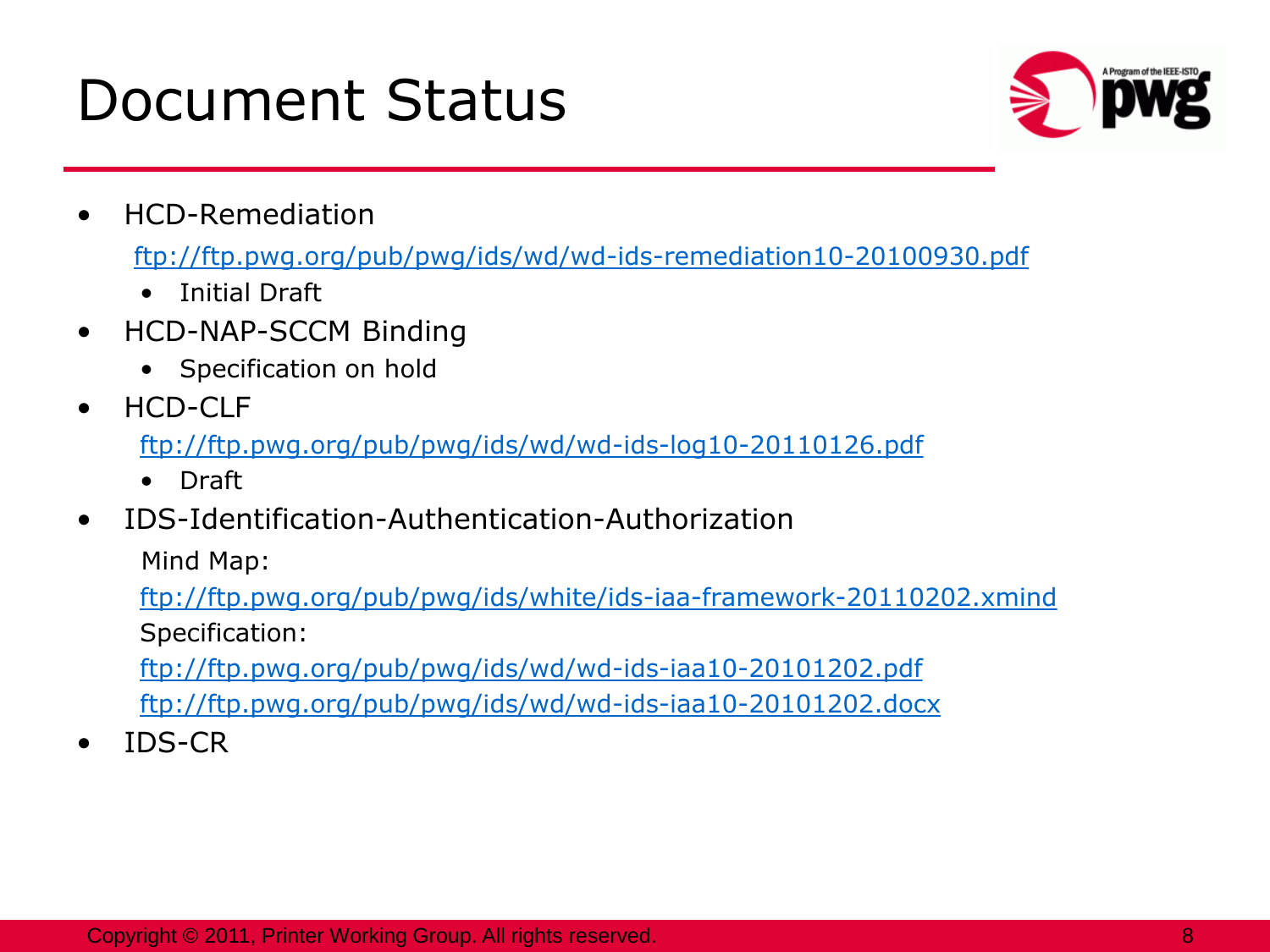# HCD Common Log



#### • System Log IDS Attribute

| <b>HCD</b><br>Health  | Assessment        | (DataType)                                                                                                                  |  |  |  |  |
|-----------------------|-------------------|-----------------------------------------------------------------------------------------------------------------------------|--|--|--|--|
| <b>Attribute Name</b> |                   |                                                                                                                             |  |  |  |  |
|                       | Description       |                                                                                                                             |  |  |  |  |
| HCD_SysLog_URI        | $(\text{string})$ |                                                                                                                             |  |  |  |  |
|                       |                   | The HCD_SysLog_URI attribute is a variable length string that specifies the location(s) where the HCD's system log is to be |  |  |  |  |
|                       |                   | stored. Locations are provided as a URI and MUST conform to RFC 2396. When multiple locations are provided, the log is to   |  |  |  |  |
|                       |                   | be written to locations in the order indicated by the list, starting with the first provided location. If no explicate      |  |  |  |  |
|                       |                   | HCD_SysLog_URI locations have been defined by a system administrator, the system default internal log location MUST be      |  |  |  |  |
|                       | returned.         |                                                                                                                             |  |  |  |  |

#### • Document Review

<ftp://ftp.pwg.org/pub/pwg/ids/wd/wd-ids-log10-20110126-rev.pdf>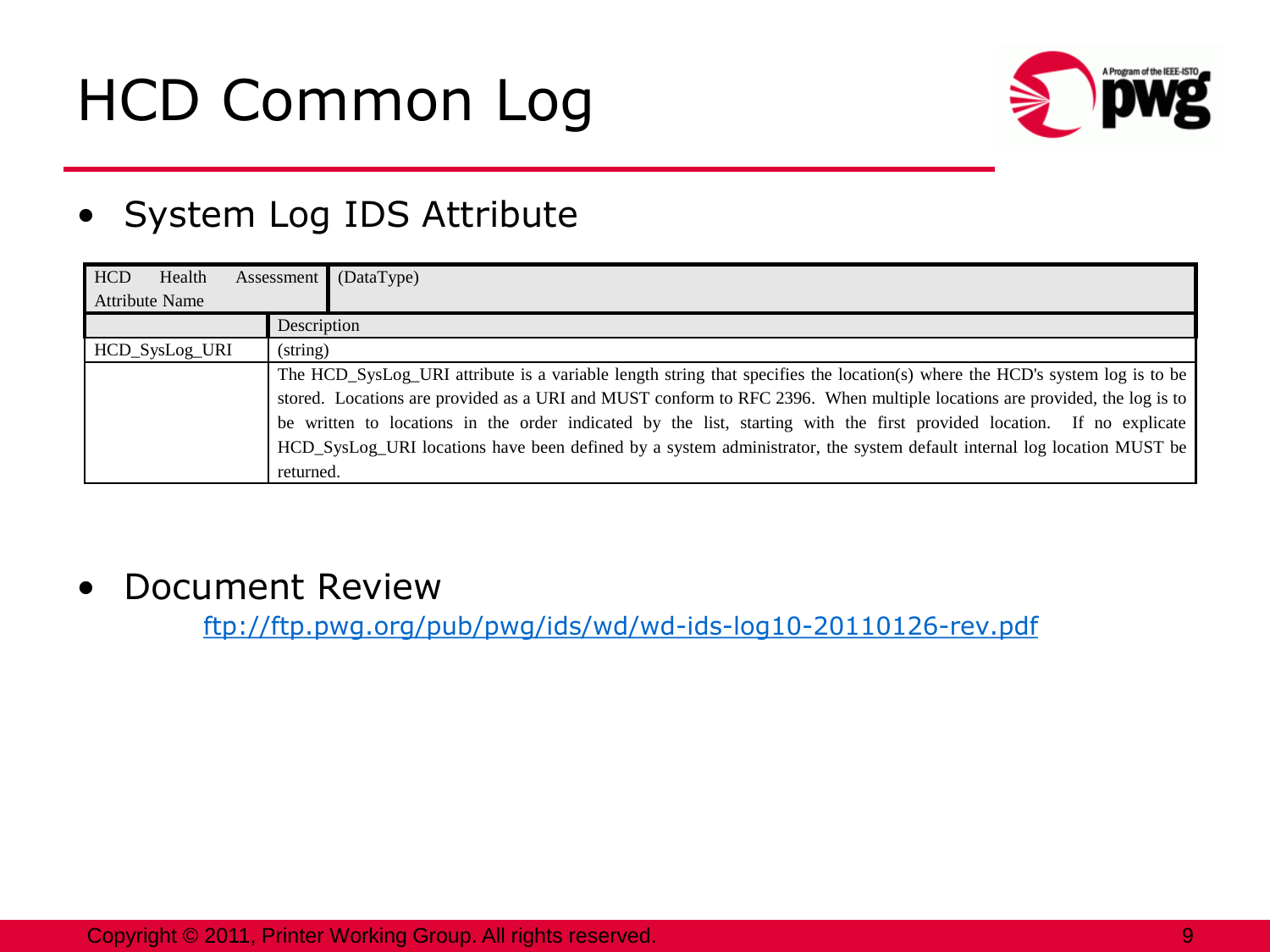



- NIAP CC Status
- Common Criteria Support Documents Project Charter
	- [ftp://ftp.pwg.org/pub/pwg/ids/wd/wd-ids2600sd-charter-](ftp://ftp.pwg.org/pub/pwg/ids/wd/wd-ids2600sd-charter-20110202.pdf)[20110202.pdf](ftp://ftp.pwg.org/pub/pwg/ids/wd/wd-ids2600sd-charter-20110202.pdf)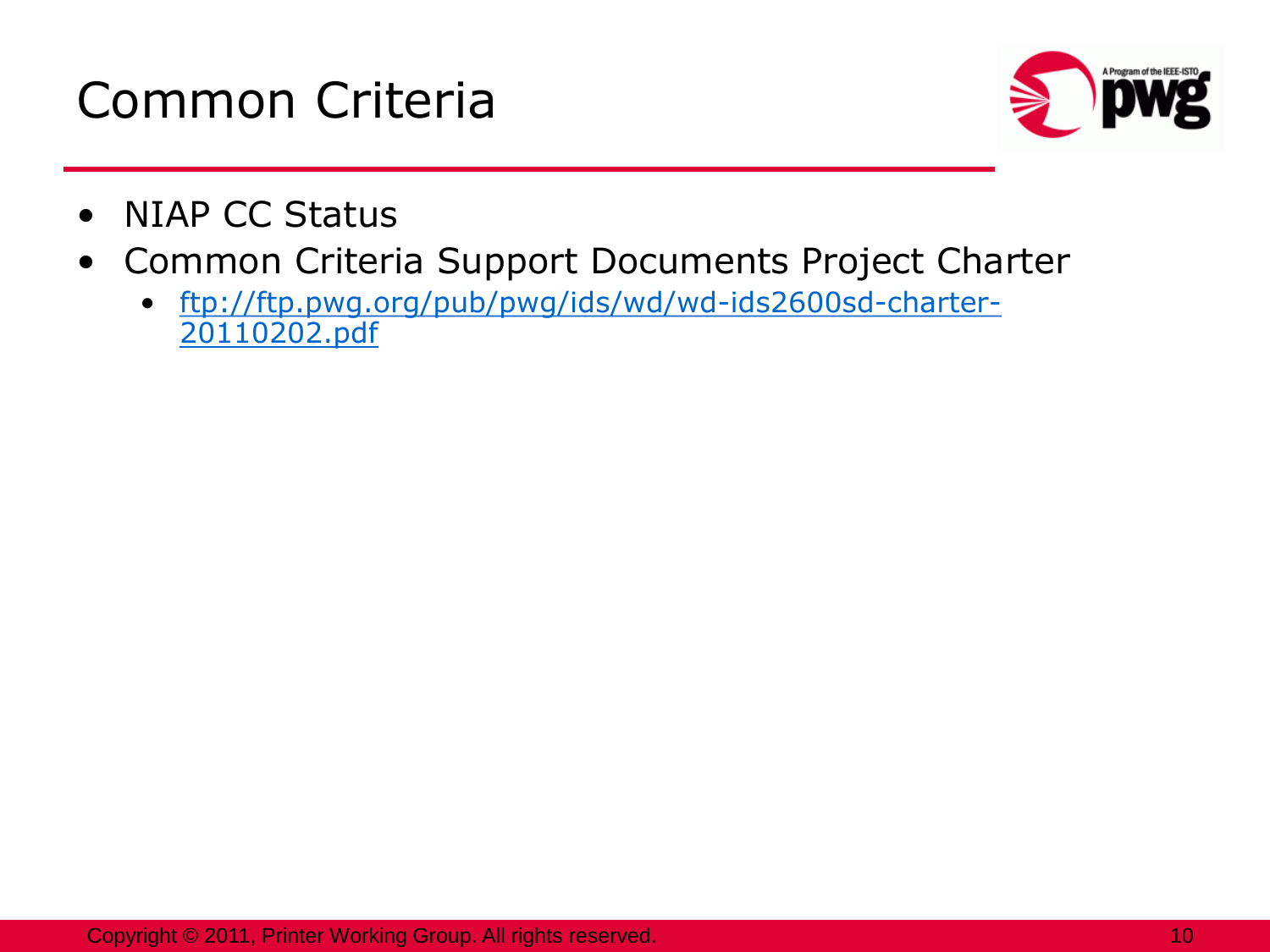### IDS IAA



- Mindmap file:
	- [ftp://ftp.pwg.org/pub/pwg/ids/white/ids-iaa-framework-](ftp://ftp.pwg.org/pub/pwg/ids/white/ids-iaa-framework-20110202.xmind)[20110202.xmind](ftp://ftp.pwg.org/pub/pwg/ids/white/ids-iaa-framework-20110202.xmind)
- Identification, Authentication, Authorization
	- Specification outline

<ftp://ftp.pwg.org/pub/pwg/ids/wd/wd-ids-iaa10-20110202.pdf> <ftp://ftp.pwg.org/pub/pwg/ids/wd/wd-ids-iaa10-20110202.docx>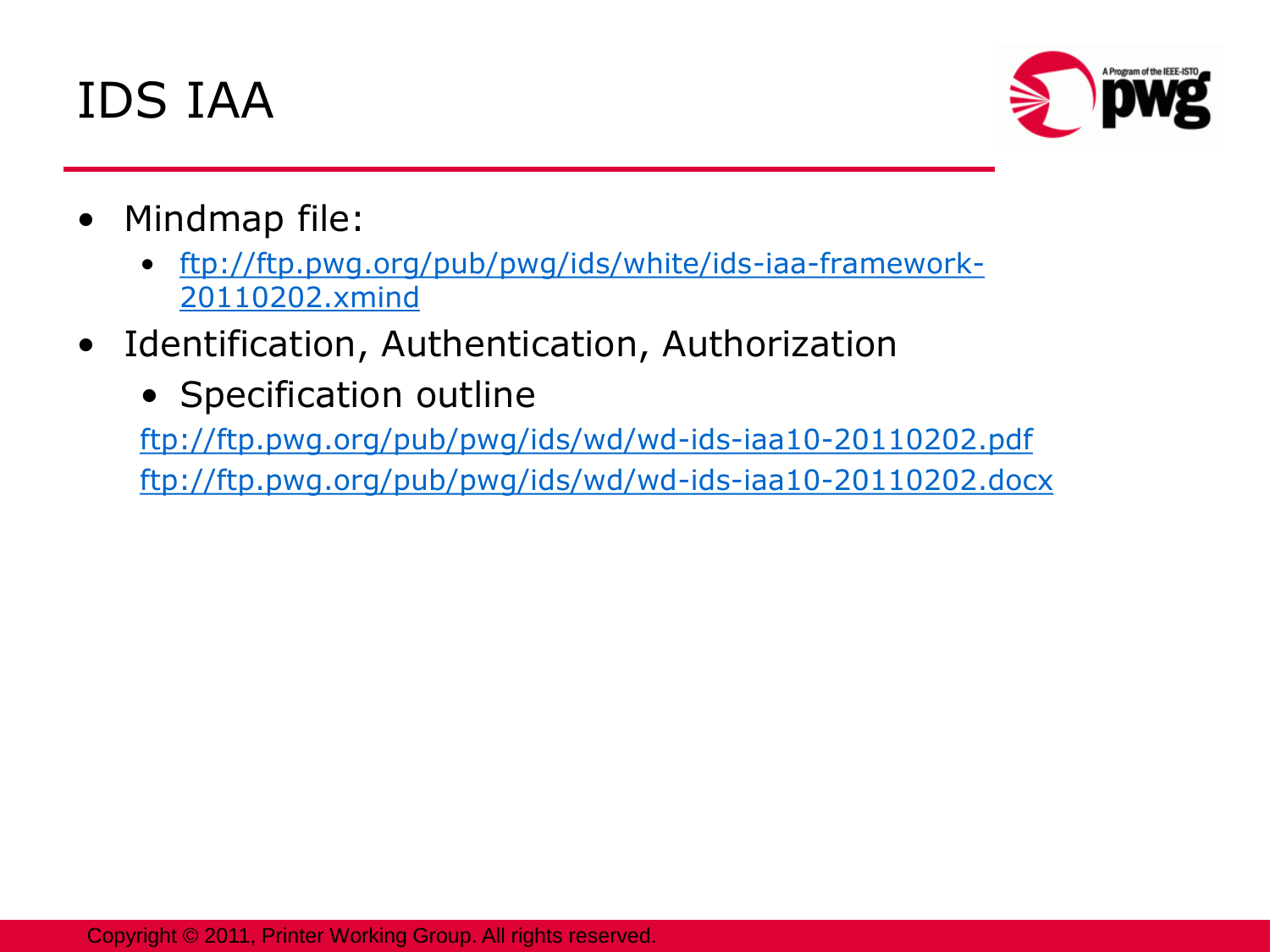## Identification Framework





Copyright © 2011, Printer Working Group. All rights reserved. 12 All 12 All 12 All 12 All 12 All 12 All 12 All 12 All 12 All 12 All 12 All 12 All 12 All 12 All 12 All 12 All 12 All 12 All 12 All 12 All 12 All 12 All 12 All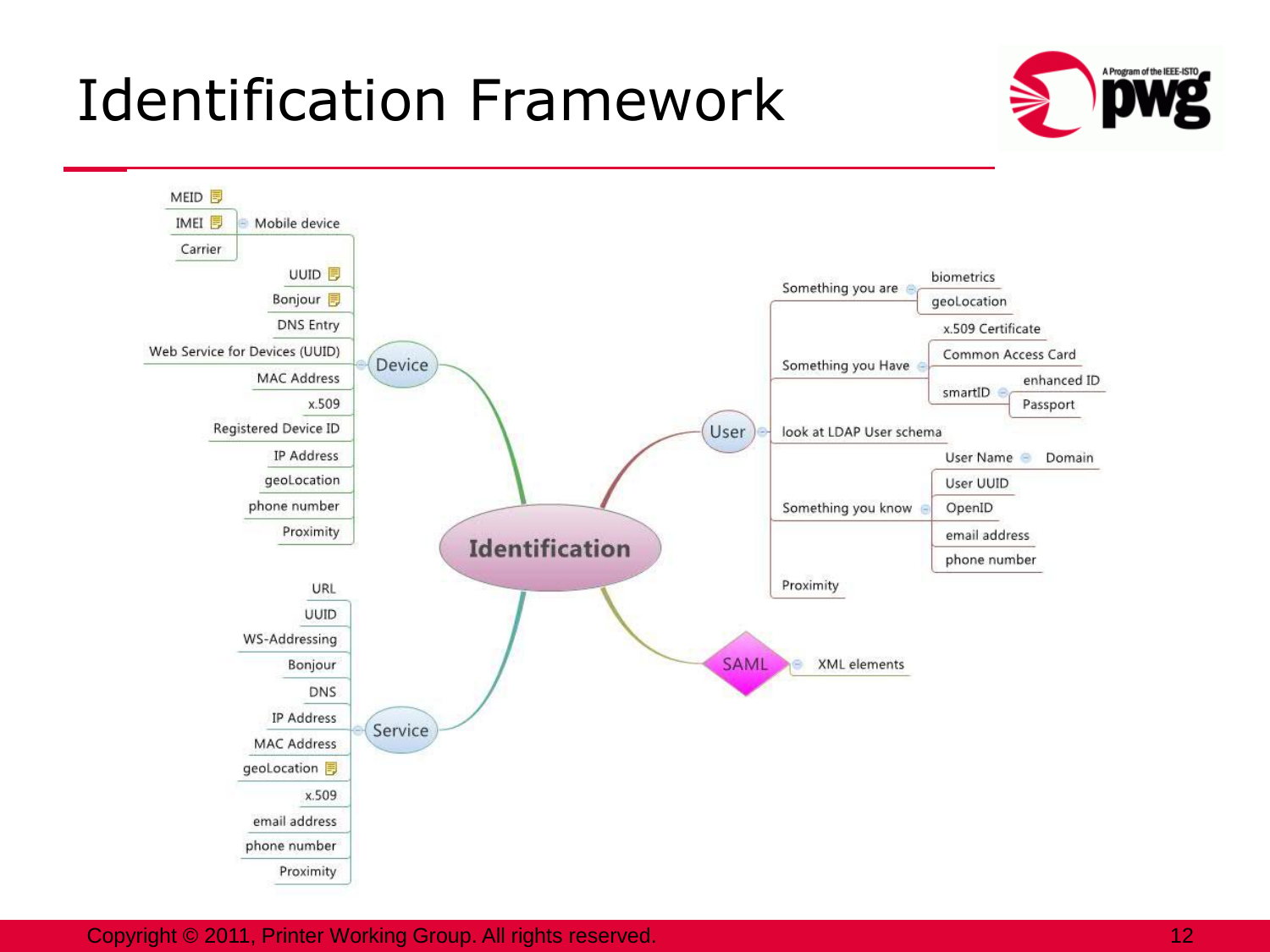### Authentication Framework





Copyright © 2011, Printer Working Group. All rights reserved. 13 April 13 April 13 April 13 April 13 April 13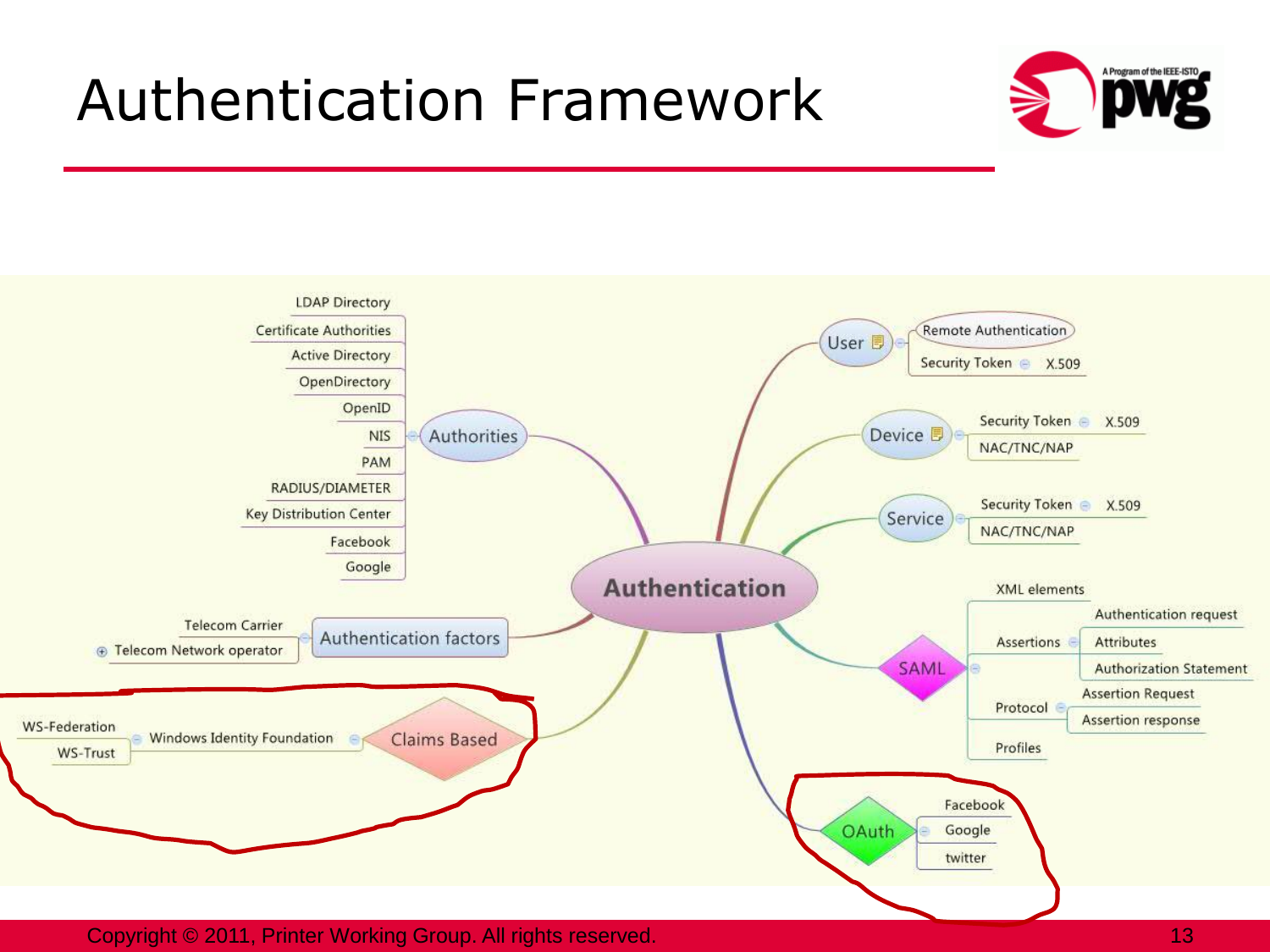### Authorization Framework





Copyright © 2011, Printer Working Group. All rights reserved. 14 All 14 All 14 All 14 All 14 All 14 All 14 All 14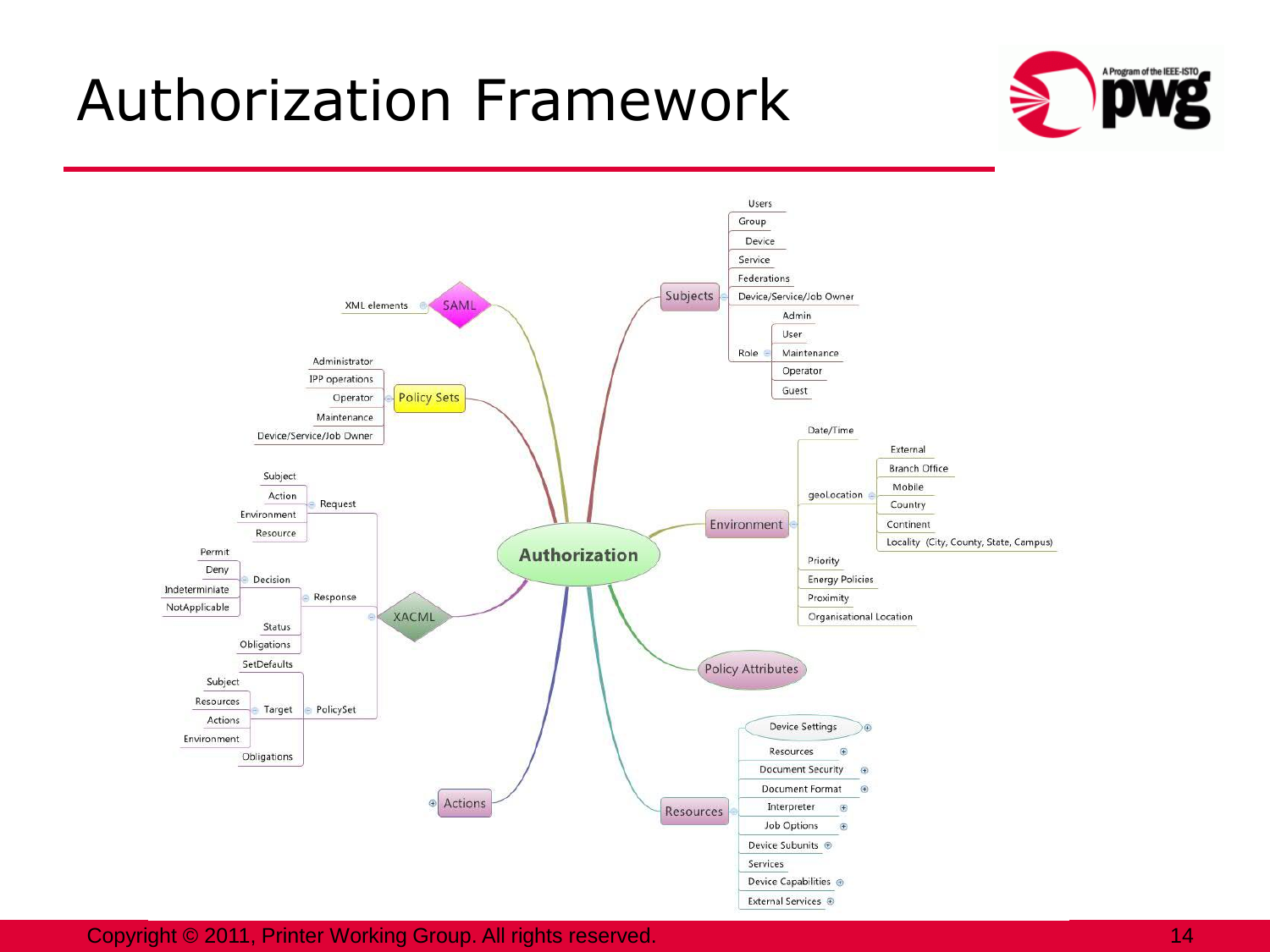# Security Ticket



• Review XML Schema Element

<ftp://ftp.pwg.org/pub/pwg/ids/white/ids-security-20110202.xsd>



Generated by XMLSpy

www.altova.com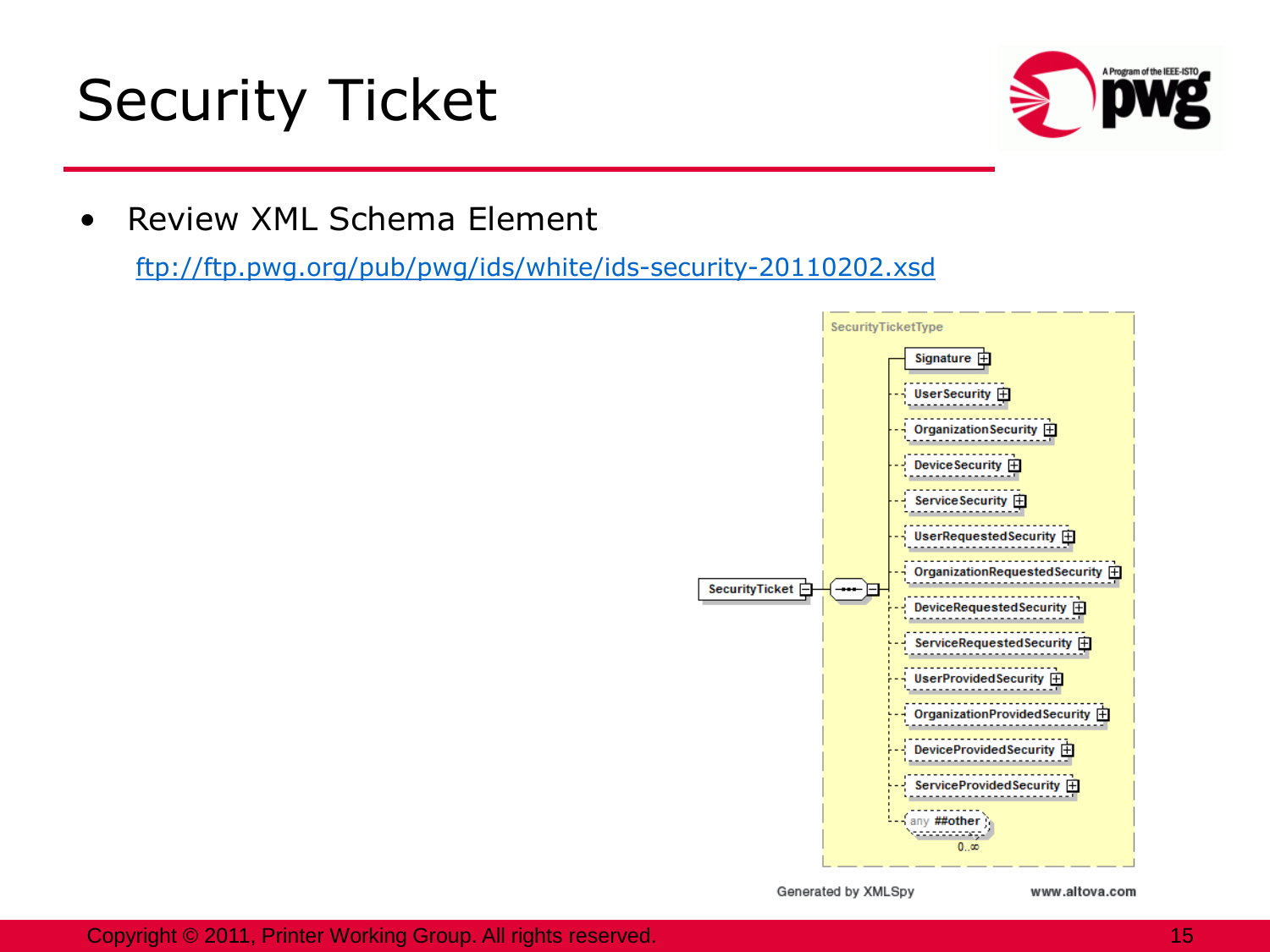# Security Ticket



- How does a device or service advertise it's supported security capabilities?
	- Add a supported security element to the security ticket?
	- Overload of xxxSecurity or a
	- A separate element in the system or service capabilities?
	- In the semantic model, the system object would provide all supported methods, while each service (system, print, etc.) would list only those used by the service.
- Add required physical hardware security requirements (e.g. don't save data to disk, encrypted disk, etc.) to security information?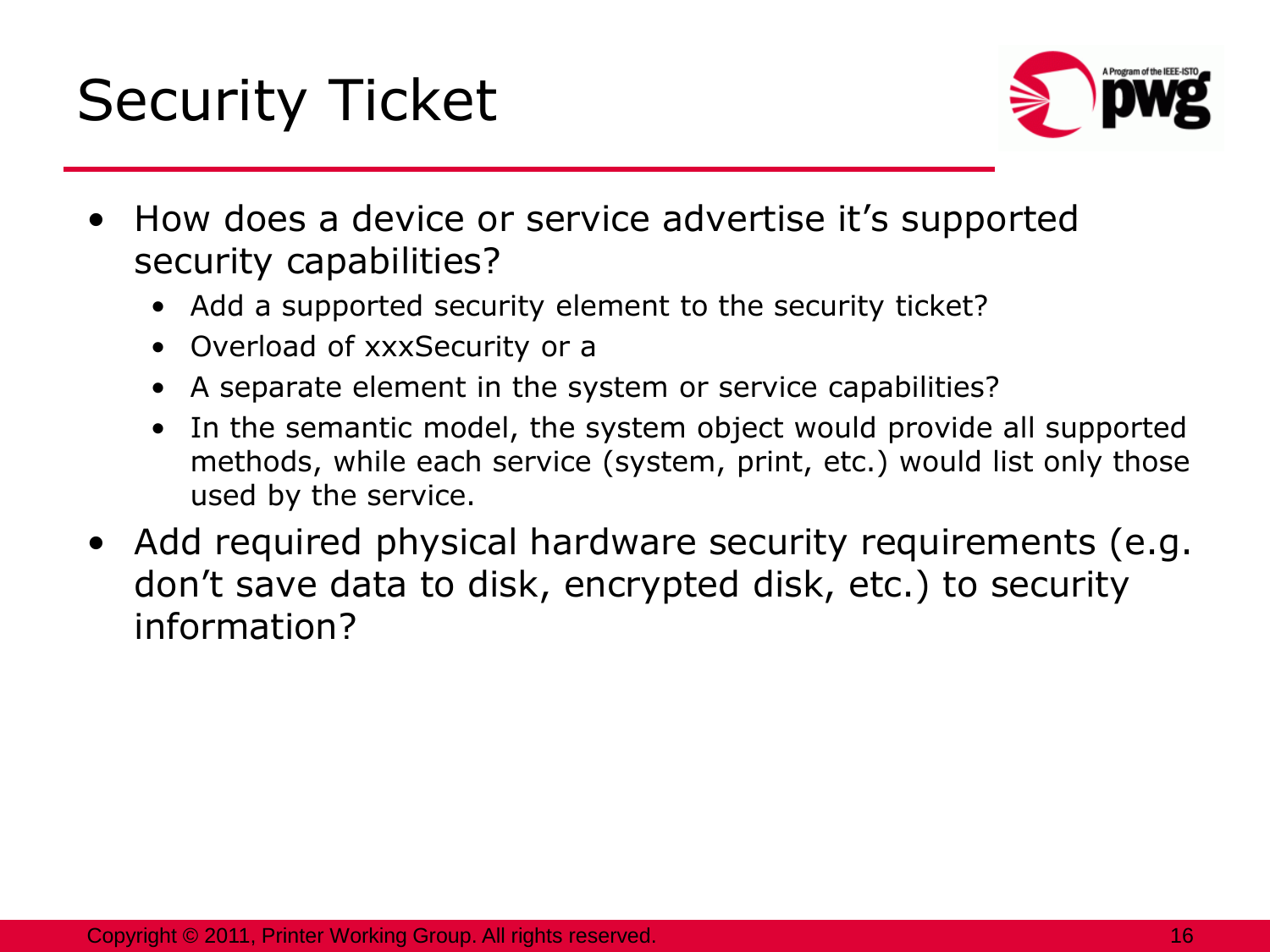# Cloud Consideration in the Security Ticket



- How does the printer advertise it's public key? Do we add public key to the identity element?
	- How best to pass the public key through a cloud manage/provider directly to the user?
- Need to consider what to encrypt
	- In a cloud environment, want to provide end-to-end encryption of job data, but the job ticket (or at least the security ticket) need to be readable by the cloud print provider and manager so they can match security requirements between the user, devices and services.
- Cloud Job privacy
	- How to avoid tracking of a job or partial interception.
	- Provide a way to explicitly hide job origination information? (wikileaks type of use case)
		- Runs contrary to the IDS logging assumptions, but is this appropriate for the cloud use model?